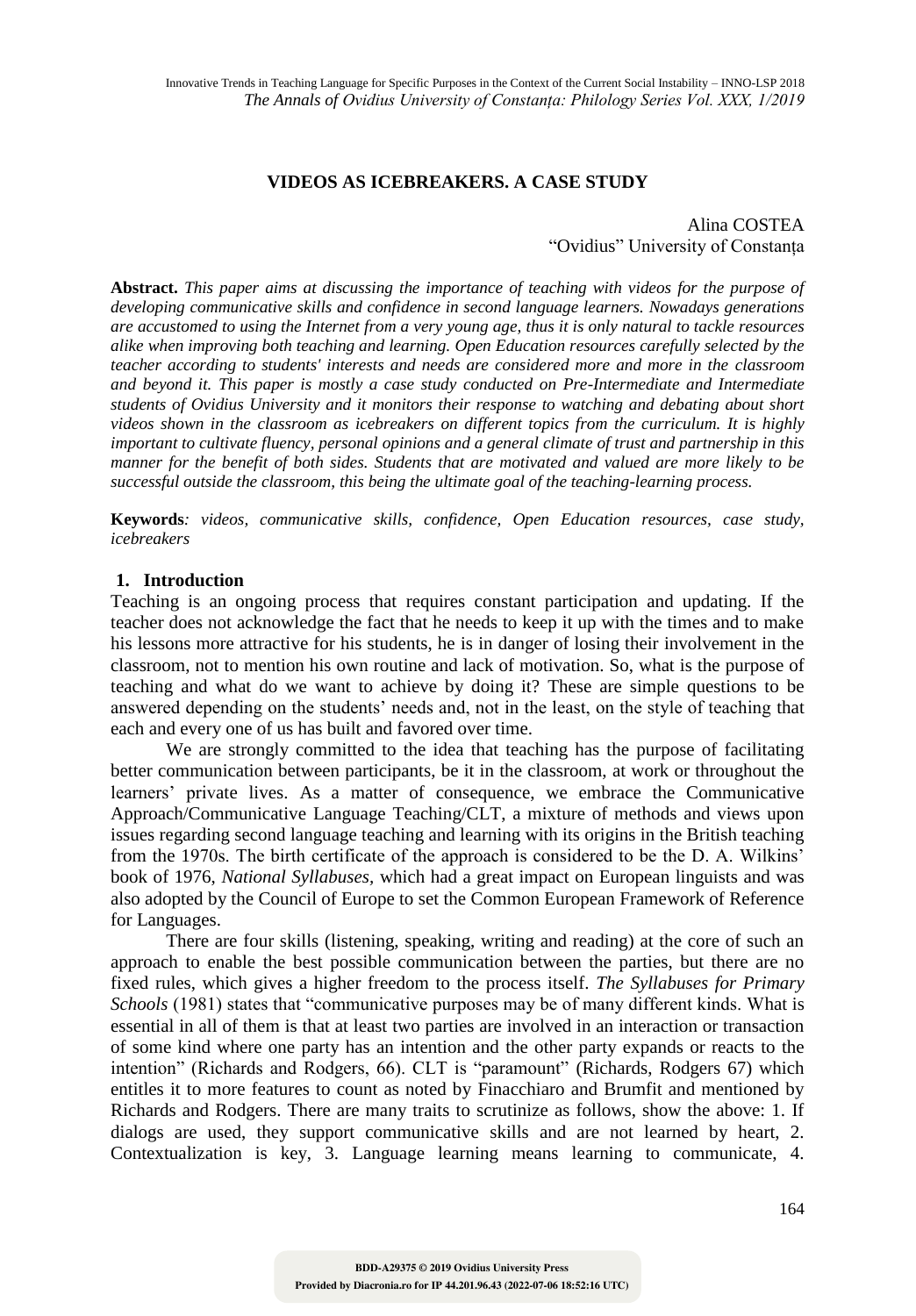Effectiveness is prioritized, 5. Drilling may happen, but occasionally, 6. Pronunciation does not have to be perfect, but comprehensible, 7. All devices that assist the learners are accepted, 8. All attempts to communicate are encouraged from the very beginning, 9. Native language may be utilized, if necessary, 10. Translation might be employed if the students require it, 11. Reading and writing can be approached from day one, 12. The linguistic system to be targeted will be acquired during the process of learning how to communicate, 13. The most important objective is achieving communicative competence, 14. Linguistic variation is sought and desired in materials and methodology, 15. Sequencing is related to content, function and interest, 16. Teachers ought to be high professionals to motivate the learners, 17. Trial and error push the learner to create language, 18. Fluency is the scope and accuracy is always seen in context, 19. Students are supported to interact in various ways to develop communicative skills, 20. Intrinsic motivation is to arise from the topic discussed, not from the language itself. To sum it up, the proposed view is anti-structural, putting the idea of *learning by doing* at the heart of it. Being a learner-centered experience, it allows substantial power to those involved in the process and it definitely raises confidence and freedom of expression. The theoretical base of such an approach is eclectic, but rich, with many challenges ahead, yet with many more rewards to gain for all that are eager to test it. By comparison with small children acquiring their first language from their parents or from people around them without doing it logically, the learner is facing the process of bringing about (which is unconscious) a linguistic system rather than memorizing it (which is conscious). The range of activities that can be exercised is practically unlimited as far as they facilitate communication. Learners are free negotiators and teachers are facilitators ensuring the flow.

Additionally, disadvantages are to be admitted such as the preconceptions related to grammar rules not openly explained or corrections, those not being the goals in the process of teaching-learning. On the other hand, the teacher still remains the researcher, the analyst, the manager of the learning-teaching group and he is the main choice maker with materials. Traditional procedures and resources are not totally rejected by the supporters of the Communicative Approach, but varied and expanded. CLT has not brought up a revolution, it has emphasized an evolution. Some scholars might argue that the teacher should be able to elicit communicative tasks right from the beginning of the process (at lower levels), but we sustain the hypothesis that it is more rewarding and efficient to put it in practice with higher levels (from Pre-Intermediate or B1 students upwards) or, at least, this is what experience has taught us and this is also the case of the survey on students to be discussed further in our paper.

To draw the profile of the approach one more time, we need to underline the meaning it conveys to individual interpretation which is definitely empowering and raises motivation. According to Richards and Rodgers "CLT appealed to those who sought a more humanistic approach to teaching, one in which the interactive processes of communication received priority" (83). We absolutely consider that the method is more contemporary than ever, appealing to our fast pace of life and to our constant necessities to widen our horizon.

### **2. Preparing the ground**

Before we set sail on our journey of knowledge, there is absolute demand of shortly looking into *procedures,* that meaning ways of engineering our communicative purposes. A very popular researcher, Jeremy Harmer, has dedicated a little chapter to teaching with videos in his book, *The Practice of English Language Teaching*. A handful of guidelines that he generously speaks about were furthermore considered by us for our experiment with the students.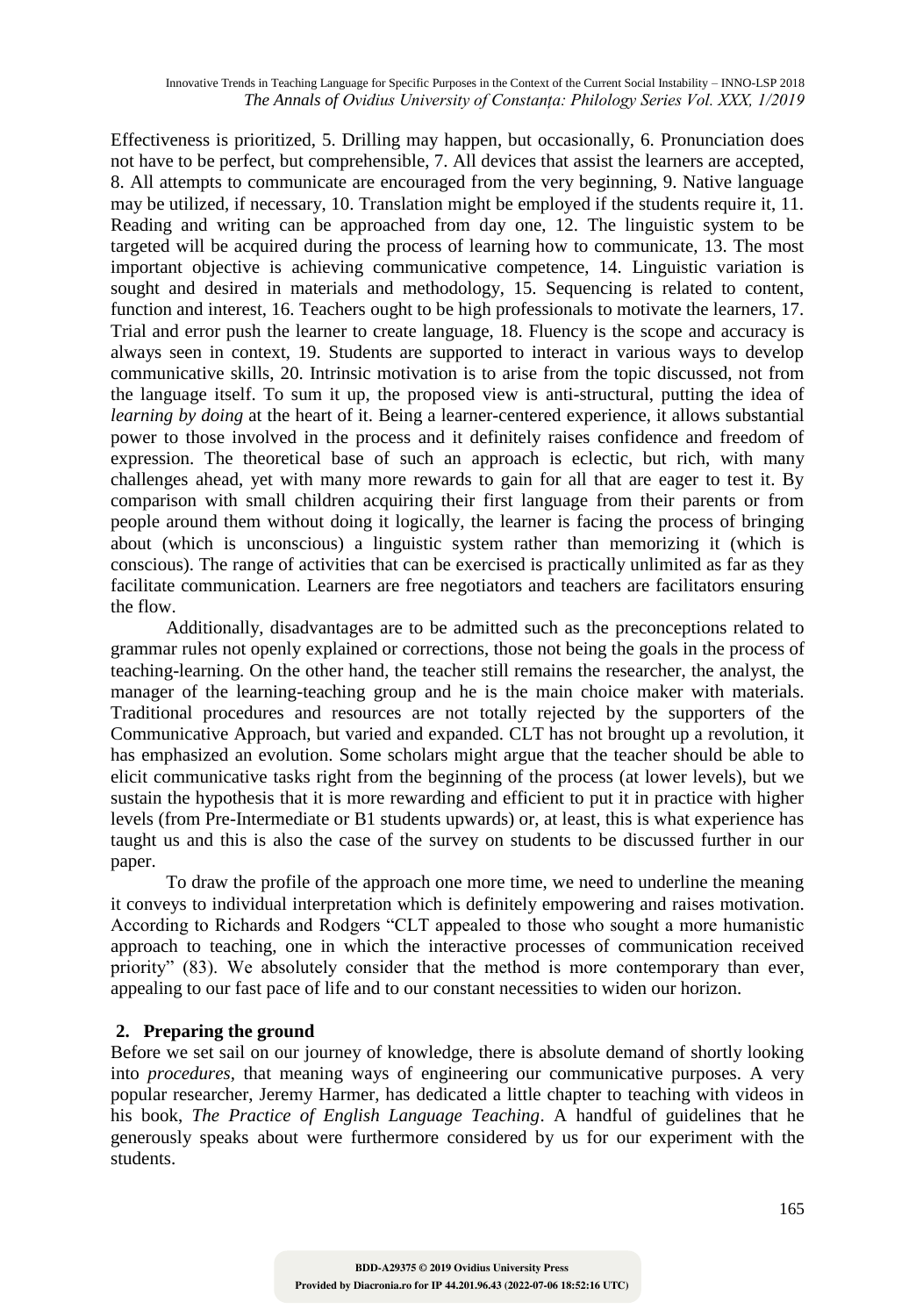Besides stating that videos in the class "are not just listening exercises with pictures" (Harmer, 285) the researcher firstly takes notice of the advantages of employing such aids. Those strengths would primarily be: 1. *Seeing language in use*, a practice that helps comprehension at a larger extend because paralinguistic support increases the value of words such as facials, gestures, intonation, stress, 2. *Cross- cultural awareness* facilitating students to step outside the classroom somehow and to deal with a different cultural environment built on food, habits, style of living and language, 3. *Power of creation* where students might become directors of short films themselves and innovate with language, 4. *Higher motivation* considering that most of us are visual learners, not to mention the sense of freedom and creativity. We cannot resist the temptation of adding to the list the sense of achievement, the enriching experience of accessing more opinions, many of them, contradictory to yours, the empowering feeling that a person has when he or she exercises the freedom of speech, the imperative of listening to your partners in dialogue.

Disadvantages are far less numerous than advantages, but they are, still. Resultantly, those would be: 1. *The nothing new syndrome* where the pressure might be high on educators to compete for the attention of the youth, used to watching television all the time or to operating devices in general, 2. *Poor quality* of the materials presented can sometimes be a prodigious obstacle if the audience is not enthusiastic enough about the matter, 3. *Poor viewing conditions* which can be another weakness to the intended action, 4. *The stop and start* routine could affect the participation of the assembly if it is not properly balanced so we as educators need to give attention to such an affair with a group that we had worked with for a while, that we had created a bond with and where there is mutual trust and respect, 5*. The length* of the videos is another concern because the risk of losing interest is colossal with longer videos and it can also be unsatisfactory with very short videos; balance, again, seems to be the answer and, knowing your class well, as a mediator of the process 6. *Fingers and thumbs*, suggesting that technology can really turn against you, therefore consider mastering it and checking it before you play any videos or listening tracks to the audience. Besides all the above, one could simply be dealing with a hostile crowd or just not having picked up the right theme to feed the follow-up conversation with. Regardless of any impediments, most educators would value the pluses and employ videos as icebreakers for the simple fact that latter outnumber the former.

Following in the footsteps of the same researcher, Jeremy Harmer, one should count the diversity of the existing videos. Above all, the level of students as second language learners of English is the key to success. Accordingly, there are, at least, three types of videos to cope with: 1. *Off-air programs* selected from a television channel where the teacher has to carefully look into matters of copy-rights, slang or vernacular language that might be inappropriate or difficult for learners to digest, 2. *Real-word videos* showing people asked in the street or recorded by nonprofessionals displaying the same challenges as mentioned before, 3. *Language learning videos realized by publishing houses* with a specific level in mind but having the major drawback of seeming artificial, nonetheless the satisfaction of students understanding the spoken message is expected to be tremendous. Pushing people out of their comfort zone enables progress and that is the case of learners, too, though it needs to be done smoothly, without people even acknowledging it.

While the educator can design a whole lesson on watching videos or a series converted to the same topic, our focus is on making it the starting point of our lesson to trigger a follow-up discussion of up to twenty minutes, sufficient to give all the participants the chance of expressing their thoughts and opinions, to interact and to activate critical thinking. Videos as part of lessons are to be utilized, Jeremy Harmer argues, for their topics, language, as a relaxation technique linking two activities or as homework or a self-study task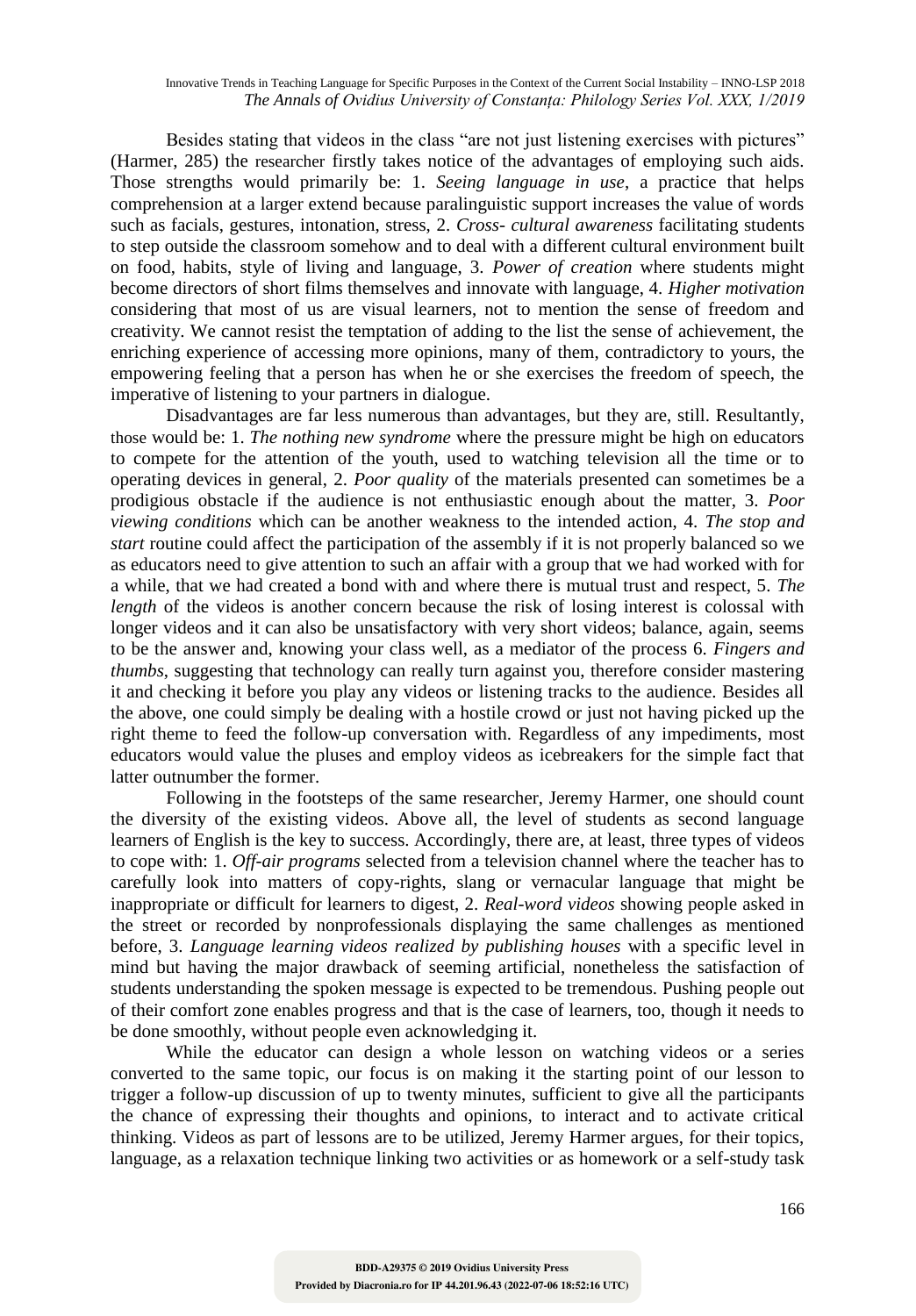with suitable purposes. Our priority is using videos for the topics brought under our attention connected to the material we study and for the spoken language itself, be it of professionals or common people, as a warming-up exercise towards enhancing fluency and confidence in second language students of English.

#### **3. Stepping on the ground**

1

Our experiment was conducted on a group of fifteen undergraduate students of Geography, 1<sup>st</sup> year of study, from the Faculty of Natural and Agricultural Sciences within "Ovidius" University of Constanta. The students were informed, at the beginning of the seminar, that they are going to watch a video of approximately eight minutes on a certain subject related to our present research on Population Geography that included human interaction, migration, ethnic minorities, gender discrimination as presented in our textbook by Arthur Getis, Mark Bjelland and Victoria Getis, *Introduction to Geography* (fourteenth edition) published by McGraw Hill Education, New York, 2014.

The students were given seven questions on the blackboard and they were asked to write them down and to read them carefully prior to watching the video<sup>10</sup>: *1. Where is the action located? 2. When did the man arrive there? 3. What is Mickail's country of origin? 4. What happened to his family? 5. Why is he stuck in Samoa? 6. Explain "statelessness". 7. How can such a situation be solved?* Note that the students in question were not at their first attempt to view a video as an icebreaker and to debate on it according to our themes of study. Needless to say, the connection between us as teacher and learners was strong enough to allow trust, a comfortable environment and blossoming debates afterwards. They had also been rated as Intermediate (B2 according to the European Language Frame for languages) students at the beginning of the academic year of study, thus their fluency and vocabulary were more than satisfactory, just the right amount to enable flourishing conversations and to support a variety of interventions and to add more.

Jeremy Harmer as someone with a real interest for the process of learning with media also puts under inspection some techniques to stimulate productive skills, especially speaking after having listened or watched a short video. The person in charge of playing the clip can do that *fast forward*, asking the viewers to make predictions about the content and the issues involved, then it can be played as a *silent viewing* that being without the sound with the purpose of motivating the learners to speak to supply for what is missing, then there is the *freeze frame* technique which is good for making presuppositions as to what follows next and to, consequently, unleash speaking and last, but not least, *partial viewing* where parts of the screen are covered and the audience is required to fill in the gaps with their own words and assumptions (Harmer 286-288). These techniques can be combined or one educator can opt for the traditional whole viewing of the video and then build on the debate with the support and the participation of the students. We considered the last possibility to be more suitable for our survey. Subsequently, we opted for watching the entire video two times, the first time being for general comprehension, the gist of it, and the second time to grant the students the opportunity of paying more attention to details (listening for details). After having done so,

<sup>&</sup>lt;sup>10</sup> Stateless in America, https://www.youtube.com/watch?v=\_Dol2QbNWfs, according to Jeremy Harmers' classification, the video employed by us qualifies as *an off-air programme* so it does not contain vernacular language or slang but it displays a variety of accents, the main character in the story not being a native American and speaking English as a second language, and also his host, an aboriginal from Samoa, speaking Samoan as his mother tongue, so English with an accent, booth interventions could have been a challenge for some of the students undertaking the experiment. Nevertheless, the students encounter fewer difficulties with the television presenters and the officials due to their standard American English, easier to understand for our Romanian learners than British English as a consequence of media, films, news, music almost all advertising and supporting the first one.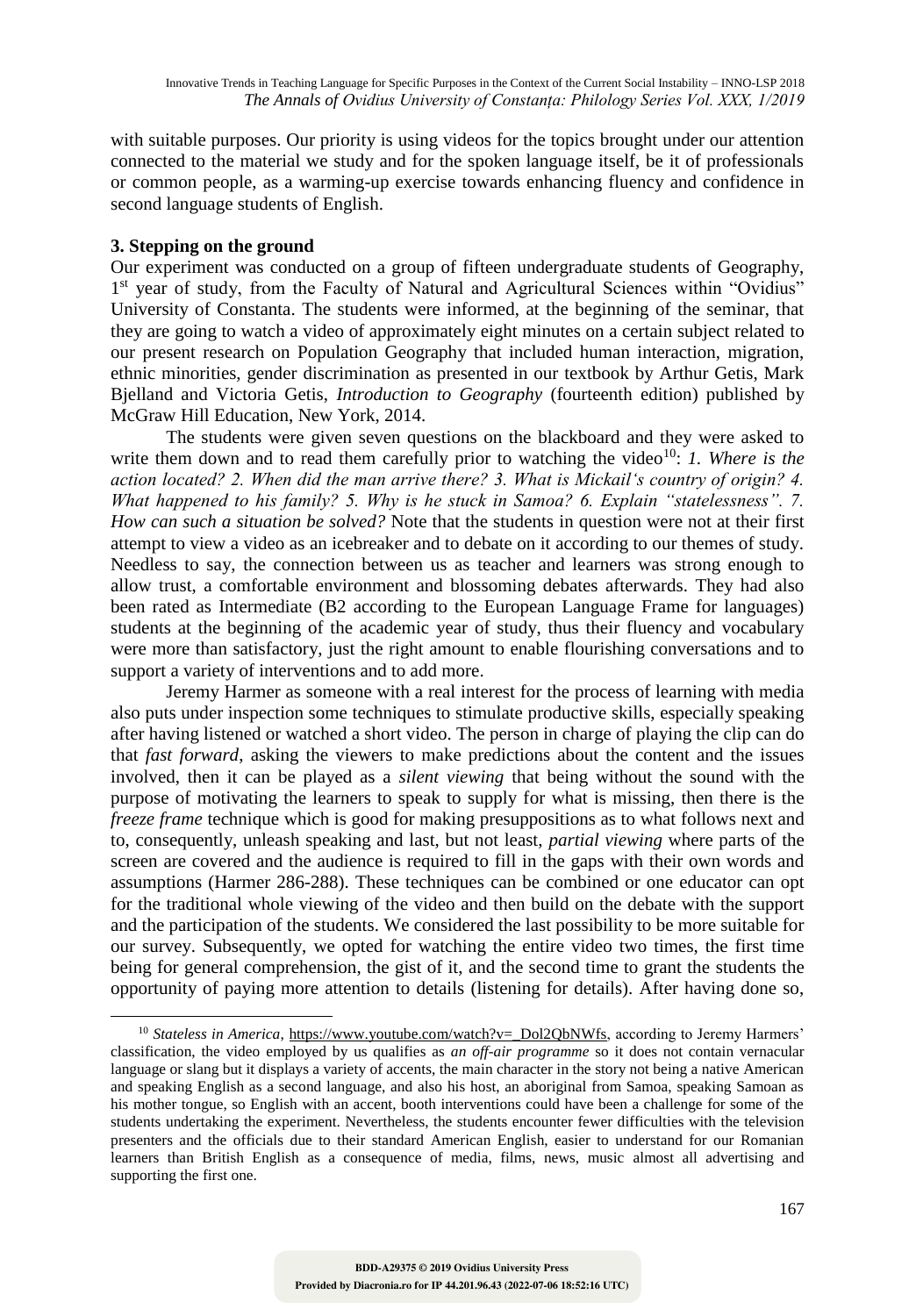the final stage of the activity and the most creative and rewarding segment, come into action, the speaking part to boost interpretation, critical thinking, comparison, questioning, problem solving, offering solutions. The students were allowed and encouraged to ask each other questions or to imagine similar scenarios to be solved for their partners in education. The debates lasted more than a quarter of an hour and it could have been longer but for our subtle intervention and control because time management problems can appear. Some of the issues that arose during the discussions are worth mentioning here: comparison with the present massive migration to Europe from Syria or other Muslim countries and the implications such movements of populations can activate, the status of some ethnic communities in Romania such as the Roma community where many members do not possess any sort of identification, birth certificates or else, and thus they do not have access to education, the medical system and become subject to human trafficking and crime, nongovernmental organizations that can advise on legal matters, human rights, rules and regulations aligned all over the world to support human dignity and to avoid discrimination or abuse of any kind.

Feedback is essential when we teach because it can definitely guide us to improve our methods and to understand the process by trial and error, the same as our students do. Considering all of the above, our group of students has been surveyed to assess the level of success and practicality such an activity had on them, on their confidence when employing English, on their fluency and on their power of communicating, overall. The following questions were handed to the learners to fill in, on the spot. The first one was: "*Rank the video presented from 1 to 5 (1 being the poorest choice and 5 being the best one)*"*.*

In terms of percentages, our results spoke for themselves. Out of fifteen students, 2 responded with 3 (so, closer to *the best* option), 4 responded with 4 (even closer to the best ranking) and 9 responded with 5 (that meant the video chosen was the best option so the teacher was given absolute credit for it). The outcome has proven remarkable as regards our option and, more than that, remarkable as far as our students' trust and consideration for us is concerned. The second request was: "*Choose only one option for the quality of the video and the viewing conditions: a. unsatisfactory, b. satisfactory, c. excellent".* The outcome comprised: 10 *satisfactory* answers and 5 *unsatisfactory*. The video was played on our personal computer and the people at the back of the room might have encountered some difficulties in seeing and hearing everything, although they were allowed to move around or to change seats. Such limitations are very likely to occur often and it appeals to the flexibility of both sides as long as the effort is worth taking. A fine piece of advice would be to check your equipment prior to proceeding and to make sure everybody is comfortable and ready to give their full attention to the activity in proper conditions. And the last question was: "*Do you think that the activity was useful for increasing your level of English together with your confidence? Write 15 to 30 words to motivate your answers".* Needless to mention that the answers were anonymous with the purpose of improving the quality standards of the educational process undertaken.

We do not intend to reveal all the answers for the last question of the survey, but select some of the most relevant ones for ensuring a balanced feedback. One of the students wrote "I find the activity very useful and fun, even though I use YouTube at home myself and I watch a lot of clips. We can share opinions and speak freely in the classroom, so it is better." Another learner spoke about the role of the teacher "I really trust my teacher as a selector for the videos. This is excellent for practicing my English after viewing and understanding. Still, it can be difficult at times to find the correct words to express my thoughts."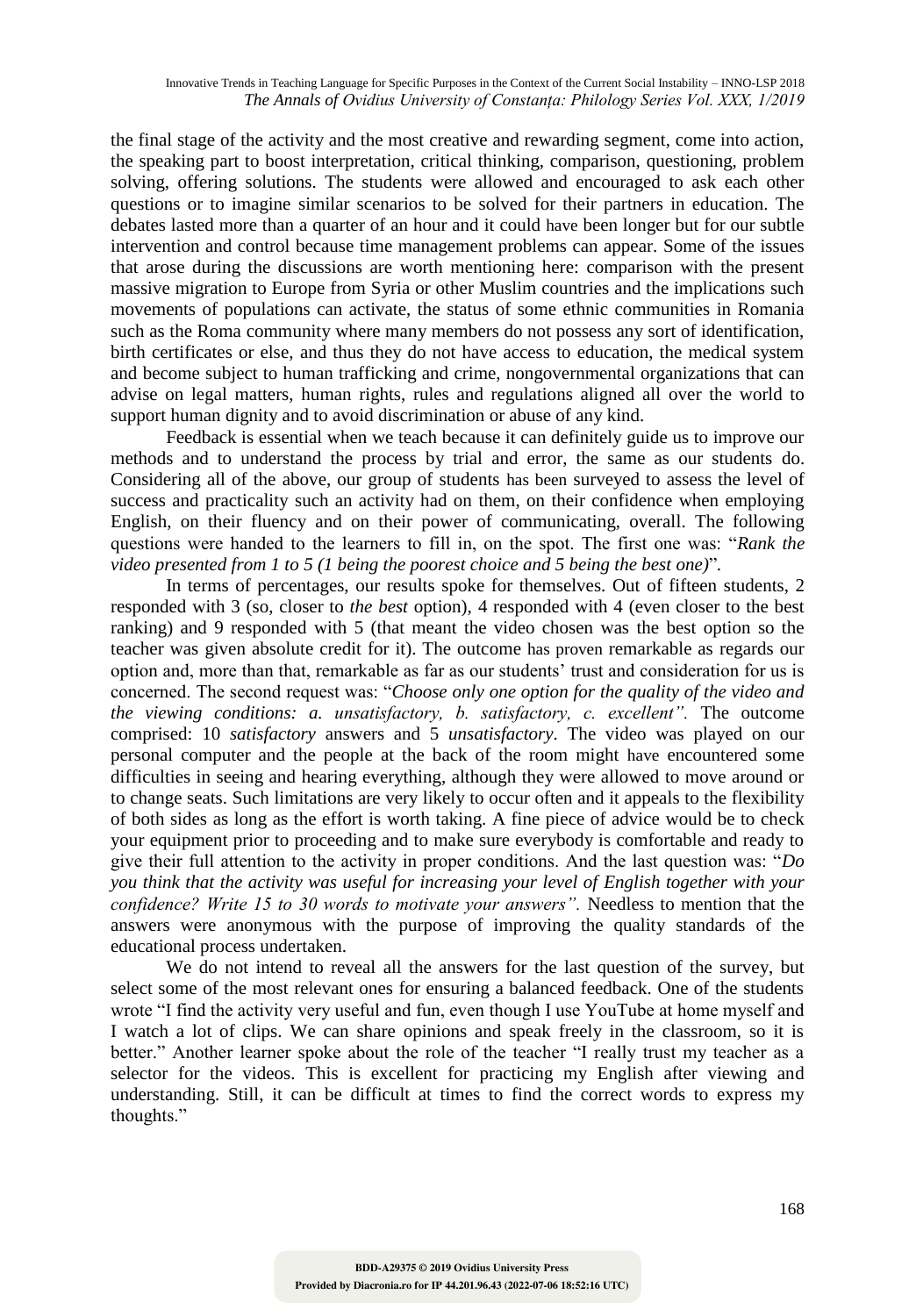The majority of the respondents gave positive feedback and the results have reinforced our belief that the more interactive the activity is, the better it reaches its initial objective, to facilitate communication.

# **4.Conclusion**

There is a constant growth in the use of open education resources, especially YouTube, in the academia, even though complete studies are yet to be desired. Along with the teachers incorporating videos in their courses and thus becoming more contemporary with their times, some students' perception has changed as well, even older ones considering it to be a positive thing. Since its boost in 2005, YouTube has turned into one of the largest online video host, being popular for a variety of clips, mostly for entertainment purposes, but also for educational purposes, as a researcher rightly emphasizes some numbers: "As of September 2009 there were 102 university YouTube channels in the UK, and at the time of writing this report over 400 university channels worldwide. There is a creative tension within YouTube as a platform for mainstream broadcasters (maybe even including universities) and as a community of individual content creators who see the site as a social network (Tan, Pearce, 126). The popularity of such means of learning does not imply that learners can stop attending classes because they can watch the same videos at home. It is no replacement for the interaction that takes place in the classroom as it is argued by the same researchers mentioned above in the following:

this project does not just propose incorporating videos as a replacement for lecture material, or as a way of 'flipping the classroom' where information transmission takes place outside the class allowing for other classroom activities (which might usually be set as homework), but uses videos as a means of supporting and enhancing learning within the traditional classroom environment (Tan, Pearce, 127).

As with our case study, we paid ample attention to the students' answers to improve our strategy, other scholars have done the same. One of the learners required to give his motivation, praised the diversity of opinions and approaches that they can access when watching and talking about a clip in the classroom. The teacher is the authority involved in the selection of clips, but he still needs to consider a wide variety

I think it's desperately important to get the opinion of others than the lecturer. That's where ideas come from, you get discussions going and you bounce back ideas and this leads to something new doesn't it? If you only just had one opinion you wouldn't learn anything (Tan, Pearce,128).

In other words, the wider the variety of perceptions, the more satisfactory the understanding of the topic discussed, the more people taking part in the discussion, the richer the learning experience.

The conclusions that the cited researchers above reached are similar to ours, regardless of the fact that their pilot case study was done on native English speakers, students of sociology, we targeted the exact same goals:

The results of this research highlight a number of factors surrounding the use of videos in education. Firstly, the role of discussion is highly prized by the students, and the video's role in stimulating this was frequently mentioned. Secondly the students valued the teachers' input into these discussions and appreciated the additional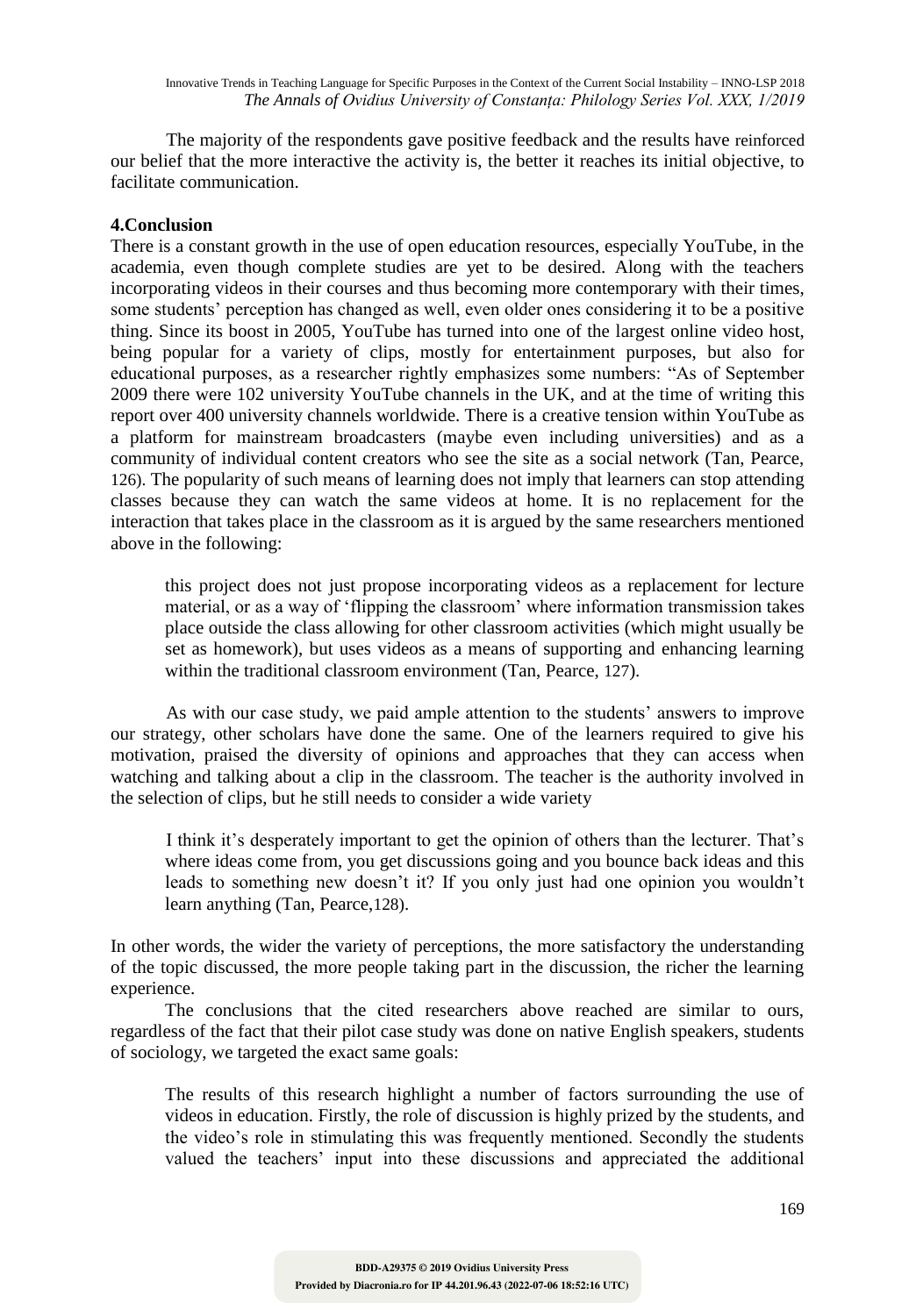commentary provided whilst watching the videos in class. The results indicate that the students felt that the combination of being able to ask questions and offer opinions as well as the benefit from the additional expertise of the lecturer, meant that the video's quality was somehow 'added to'. It would seem that, even though students had access to and were given exactly the same resources, they still felt that there was added value when these were viewed collectively and the role of the teacher in this process was key. (Burke et all, 5)

Thus, a meeting of minds could not have been more rewarding when it comes to evaluating needs and analyzing results with colleague educators from all over the world.

A different shade of the process in question was brought to light in a study conducted by some American faculty researchers on the usage of the Internet by lecturers, moreover, on their willingness and trust the new tool and to do so for everyone's benefit. We highly appreciate this approach as we will not hesitate to state that younger generations see it natural to incorporate technology into learning, while a different category of teachers, a more traditional one, older in spirit rather than in age, might find it too liberal, lacking structure and eventually sense. As a consequence, there are some realities to meditate on for those of us who are more reluctant to change or who safely stick to more traditional ways of teaching.

The online survey (Burke, S., Snyder and S. Rager, RC. "An assessment of faculty usage of YouTube as a teaching resource" *The Internet Journal of Allied Health Sciences and Practice.* Jan. 2009, volume 7 number 1) that we chose as support for our belief that change should start with the educators was conducted in 2007 among college-level health education faculty related to the usage of YouTube in the process of teaching. Items such as gender, age, years of teaching level of courses taught (undergraduate, graduate), number of courses taught per semester and instructional setting (in-class or online) were taken into consideration by the authors. Looking at numbers and analyzing statistics, even for the common eye, can bring the matter into a new light. The response rate (in other words, the interest manifested by the target group on the topic of the survey) was 40.7% (24 out of 59 faculty completed the poll). 54.2% were females aged between 24 and 60. More than half of the respondents had a teaching experience of more than six years and they were mostly teaching in-class courses for both graduate and undergraduate students. 41.7% reported using YouTube in their courses, regardless of the profile of the group in terms of gender or ethnicity. Lower percentages were obtained for faculty educators at the beginning of their career or over 50 of age. A consistent majority of responses were positive towards the practice in question. Those who reported never using YouTube as a learning tool in the classroom or in online courses, showed a sizeable interest in learning how to apply it as a resource as it is shown in the following:

Positive perceptions about its use an instructional tool included the following: a wealth of video materials are available, it provides another means for serving information to the students via a new technology that they might find fresh and interesting and to which many of them can relate, it offers real-life examples and visual demonstrations of the topics and concepts covered in class, the quick, short videos it can provide are excellent for use as lecture launches to promote discussion and critical thinking. One of the faculty commented that YouTube was *current, timely, free, diverse-did I mention free?* (Burke, Rager,5).

As it is clearly stated, the advantages are equivalent to those presented at the beginning of our paper when Jeremy Harmer was cited, by us through our own teaching experience, by peers. While the study brought under observation is too small to provide all